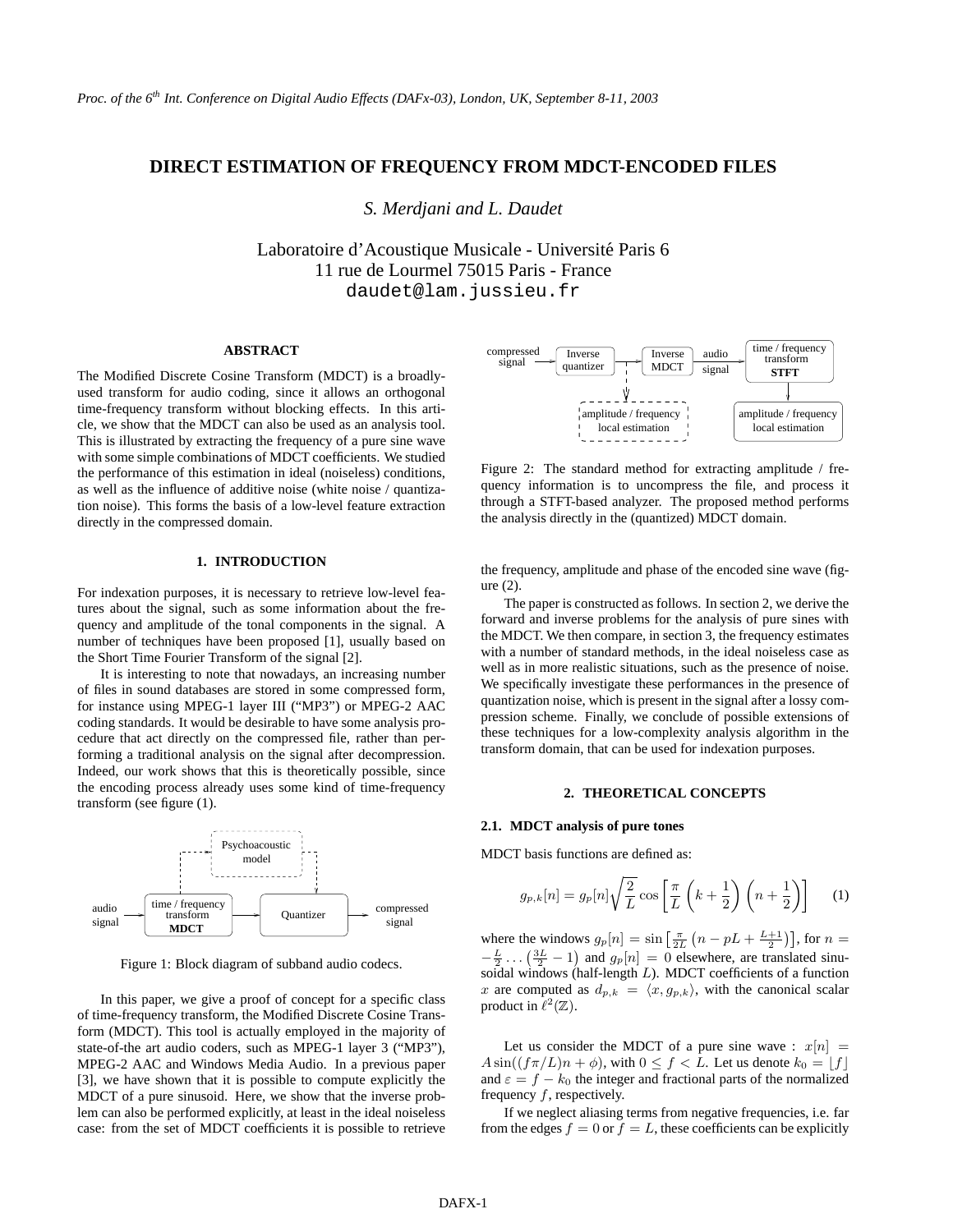computed [3] :

$$
d_{k,p} \simeq -\frac{\sqrt{2L}}{2\pi} \frac{A\sin\left(\pi f\right)}{\left(f-k\right)\left(f-k-1\right)} \cos\left[\frac{\pi}{2}\left(k-k_0\right)+\psi\right] \quad (2)
$$

where  $\psi = \frac{\pi}{2}k_0 + \frac{\pi(L-1)}{2L}f + \phi - \frac{\pi}{4}$ .

Hence, we see that the MDCT of a pure sine is a combination of two terms: a 4-periodic cosine modulation and an amplitude term related to the Fourier transform of the window.

#### **2.2. Inverse problem**

Let us now focus on the inverse problem: from a set of MDCT coefficients of an unknown sine wave, how can we estimate the frequency, amplitude and phase of this wave ?

#### **Identification of**  $k_0$

Finding the frequency bin  $k_0$  corresponding to the integer part of the frequency is not as straightforward as in the Short-Time Fourier Transform (STFT) case, since the MDCT coefficients have a strong time (i.e. phase) dependency through the 4-periodic cosine modulation. Indeed, in a given window, the coefficient with maximum amplitude will not always be in bin  $k_0$  but, depending on the phase, can be in bins  $k_0 - 1$  or  $k_0 + 1$ .

Here, we will use a "regularized" version of the set of MDCT coefficients, constructed as follows:

$$
S_{k,p} = \left(d_{k,p}^2 + \left(d_{k+1,p} - d_{k-1,p}\right)^2\right)^{\frac{1}{2}} \tag{3}
$$

for  $k = 0... (L - 1)$ .

This so-called "S-spectrum" has the interesting property of being maximum, in a given window  $p$ , at the frequency bin  $k_0$ , regardless of the phase:

$$
\forall \phi, \forall f \quad \max_{k} \mathcal{S}_k = \mathcal{S}_{k_0} \qquad \forall k = 0 \dots (N-1)
$$

This result is exact [3] if we neglect the aliasing terms as in eqn. (2), and numerical simulations showed that it still holds with the actual MDCT coefficients for  $k_0 \in [3, 1021]$  with a typical window halfsize  $L = 1024$ , i.e. (at 44.1 kHz sampling rate) in the frequency range 43 Hz – 22 kHz.

It is also worthwhile to mention that this regularized  $S$ -spectrum is a good approximation of the FFT-spectrum [3].

## **Identification of** ε

Let us define  $\alpha$  as :

$$
\alpha = -\frac{d_{k_0 - 1}}{d_{k_0 + 1}}\tag{4}
$$

As  $0 \leq \epsilon < 1$ , it appears that

$$
\alpha = \frac{(\epsilon - 1)(\epsilon - 2)}{\epsilon(\epsilon + 1)} \ge 0 \tag{5}
$$

Solving eq. 5 for  $\epsilon$  as a function of  $\alpha$  is a second-order equation that leads to:

$$
\epsilon = \frac{3 + \alpha - \sqrt{\alpha^2 + 14\alpha + 1}}{2(1 - \alpha)} \quad \text{for } \alpha \neq 1 \quad (6)
$$

which can be extended to  $\alpha = 1 \leftrightarrow \epsilon = 1/2$ .

In some cases, depending on the phase, the coefficients  $d_{k_0+1}$ and  $d_{k_0-1}$  are both very small, and therefore the computation of  $\alpha$  leads to spurious results. In such cases it may be preferable to use the the coefficients  $d_{k_0+2}$  and  $d_{k_0-2}$  instead (remember that if  $d_{k_0+1}$  and  $d_{k_0-1}$  are small, then  $d_{k_0+2}$  and  $d_{k_0-2}$  are large, and vice-versa) :

$$
\beta = \frac{d_{k_0 - 2}}{d_{k_0 + 2}}\tag{7}
$$

As  $0 \leq \epsilon < 1$ , it appears that

$$
\beta = \frac{(\epsilon - 3)(\epsilon - 2)}{(\epsilon + 1)(\epsilon + 2)} \ge 0
$$
\n(8)

and again  $\epsilon$  can be deduced from  $\beta$  as:

$$
\epsilon = \frac{5 + 3\beta - \sqrt{\beta^2 + 62\beta + 1}}{2(1 - \beta)} \quad \text{for } \beta \neq 1 \tag{9}
$$

which can be extended to  $\beta = 1 \leftrightarrow \epsilon = 1/2$ .

Decision to use either formula 6 or 9 is based on the value of the ratio  $\lambda = |d_{k_0}| / S_{k_0}$ . One always has  $0 \leq \lambda \leq 1$ . If  $\lambda$ is very close to 1 then the main contribution to  $S_{k_0}$  comes from  $d_{k_0}$  and very little from  $d_{k_0 \pm 1}$ , therefore equation 9 should be used; otherwise  $d_{k_0\pm 1}$  are not small and formula 6 should be used. Numerical simulations have shown that the critical value  $\lambda_0$  = .9685 is close to optimality.

Finally, the procedure for the estimation of  $\epsilon$  is as follows:

$$
\begin{cases}\n\text{if } \lambda < \lambda_0 \text{ then} & \text{compute } \alpha \text{ from eq. 4} \\
\text{and deduce } \epsilon \text{ from eq. 6} \\
\text{otherwise} & \text{compute } \beta \text{ from eq. 7} \\
\text{and deduce } \epsilon \text{ from eq. 9}\n\end{cases}\n\tag{10}
$$

## **Extraction of the phase**  $\phi$  **and amplitude** A

The modified phase  $\psi$  is estimated from :

$$
\frac{d_{k_0-1}}{d_{k_0}} = \frac{\epsilon+1}{\epsilon-1} \tan \psi \tag{11}
$$

The phase  $\phi$  of the sinusoid is easily deduced from the definition of  $\psi$ , given  $k_0$  and  $\epsilon$ .

Similarly, one can deduce the amplitude A from

$$
(\epsilon - 1)^2 \left[ \epsilon^2 d_{k_0}^2 + (\epsilon - 2)^2 d_{k_0 + 1}^2 \right] = A^2 \frac{L}{2\pi^2} \sin^2 \pi \epsilon \quad (12)
$$

# **3. RESULTS**

#### **3.1. Noiseless case**

In the ideal noiseless case, we have computed estimations of the fractional frequency  $\epsilon$  using the procedure (10), and the amplitude A using equ. (12). We have taken 1024 sine waves with integer fundamental frequency  $k_0$  ranging from 1 to 1024 and a random fractional frequency $\epsilon$ , and we have proceeded the estimation in 126 consecutive windows. The maximum error, for all windows, as a function of the frequency, is plotted on figure 3.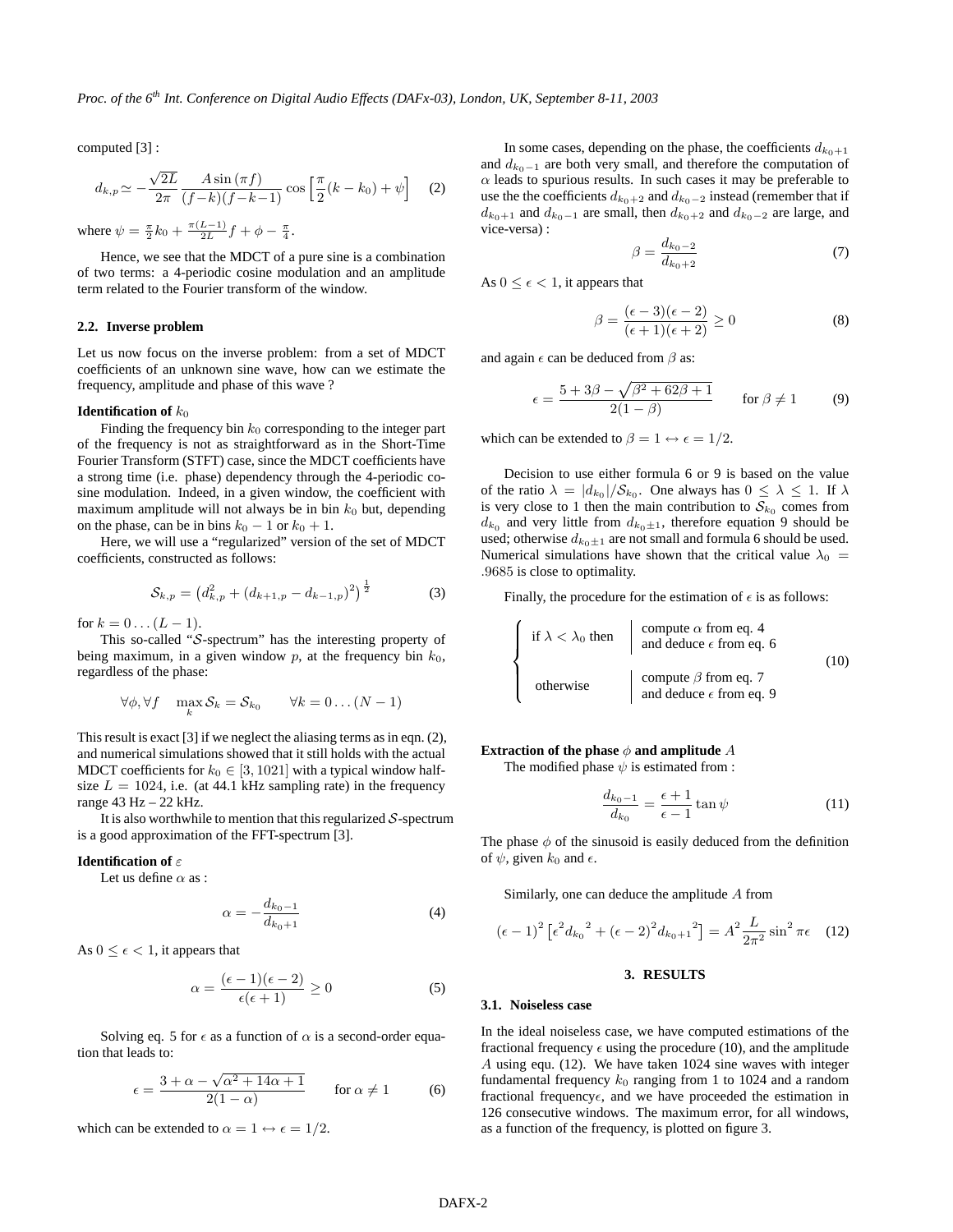

Figure 3: *Value of the maximum (across 126 consecutive windows) of the error in the estimation of the fractional frequency*  $\epsilon$ *.* 

For a large range of frequencies, the error in the frequency estimate compares favorably with previous techniques. In [4], results based of the Odd-DFT, a complex version of the MDCT, are reported with an accuracy of 1 % of the bin size). Here, results are better in the range  $k_0 \in [5 - 1008]$ , and much better in most cases (up to  $10^{-6}$  for average frequencies). For frequencies  $k_0$  too close to 0 or the  $L$ , it is not possible to neglect the aliasing terms anymore, and the approximation (2) is not valid.



Figure 4: *Value of the maximum (across 126 consecutive windows) of the error in the estimation of the amplitude* A*.*

We have also investigated the estimation of the amplitude  $A$  of the analyzed sine wave. Corresponding plots are shown on figure 4. Notice the large errors peaks due to a bad estimation of  $\epsilon$  upon which the estimation of  $A$  is made (according to eqn. 12).

As a basis for comparison with other methods based on the Short-Time Fourier Transform (STFT), we have compared our results with the results presented in [2]. The six methods are : (1) plain FFT (2) parabolic interpolation (3) triangle algorithm (4) spectral reassignment (5) derivative algorithm (6) phase vocoder (based on [5]). Note that all six methods are based on the FFT, and are therefore invariant through phase shifts.

Comparisons are made on 2090 sinusoids with random frequencies (with an exponential law between 215 and 4321 Hz), and frequency errors are measured in percentage of halftones. Results (mean error, variance and max error) are presented in Table 1. The frequency estimation based on the MDCT has similar performances as the best FFT-based method, the so-called triangle interpolation: its mean and variance are slightly lower, but the maximum error is slightly higher.

| Frequency estimates of pure sines |       |          |        |  |
|-----------------------------------|-------|----------|--------|--|
| Method                            | $\mu$ | $\sigma$ | max    |  |
| $(1)$ plain FFT                   | 28.11 | 28.12    | 149.76 |  |
| (2) parabolic interp.             | 0.054 | 0.118    | 1.096  |  |
| (3) triangle algo.                | 0.006 | 0.016    | 0.136  |  |
| (4) spectral reass.               | 0.048 | 0.115    | 1.097  |  |
| (5) derivative algo.              | 0.048 | 0.115    | 1.100  |  |
| (6) phase vocoder                 | 0.048 | 0.115    | 1.099  |  |
| <b>MDCT</b>                       | 0.005 | 0.013    | 0.167  |  |

Table 1: Frequency error in percentage of halftones. Results for methods 1 to 6 are extracted from [2].

| Amplitude estimates of pure sines |                      |                      |       |  |
|-----------------------------------|----------------------|----------------------|-------|--|
| Method                            | $\mu$                | $\sigma$             | max   |  |
| $(1)$ plain FFT                   | 0.470                | 0.428                | 1.424 |  |
| (2) parabolic interp.             | 0.001                | 0.001                | 0.008 |  |
| (3) triangle algo.                | 0.000                | 0.000                | 0.001 |  |
| (4) spectral reass.               | 0.001                | 0.002                | 0.017 |  |
| (5) derivative algo.              | 0.001                | 0.002                | 0.017 |  |
| (6) phase vocoder                 | 0.001                | 0.002                | 0.017 |  |
| <b>MDCT</b>                       | $3.8 \times 10^{-7}$ | $6.5 \times 10^{-7}$ | 0.007 |  |

Table 2: Amplitude error in dB. Results for methods 1 to 6 are extracted from [2].

As for the frequency estimation (Table 2), the MDCT method outperforms at least 5 out of 6 FFT-based methods. Unfortunately, results in [2] are not given with sufficient precision for the triangle interpolation method, therefore a precise comparison is not possible.

As a conclusion, for pure sinusoidal signals, the estimation method presented in section 2 performs equally well as the best FFT-based methods for the local estimation of frequency and amplitude.

# **3.2. Influence of noise**

We also investigated the influence of noise in the precision of these estimates. More specifically, we have focused our studies on the influence of white noise and quantization noise. In the case of quantization *applied to the MDCT coefficients*, the noise is correlated with the MDCT signal, and estimates can be biased when the quantization is performed on a low number of bits. For the sake of simplicity we have only considered uniform quantization, although some MDCT-based codecs such as AAC use non-uniform quantization (but in this case exact comparisons are difficult since this quantization does depend on the implementation).